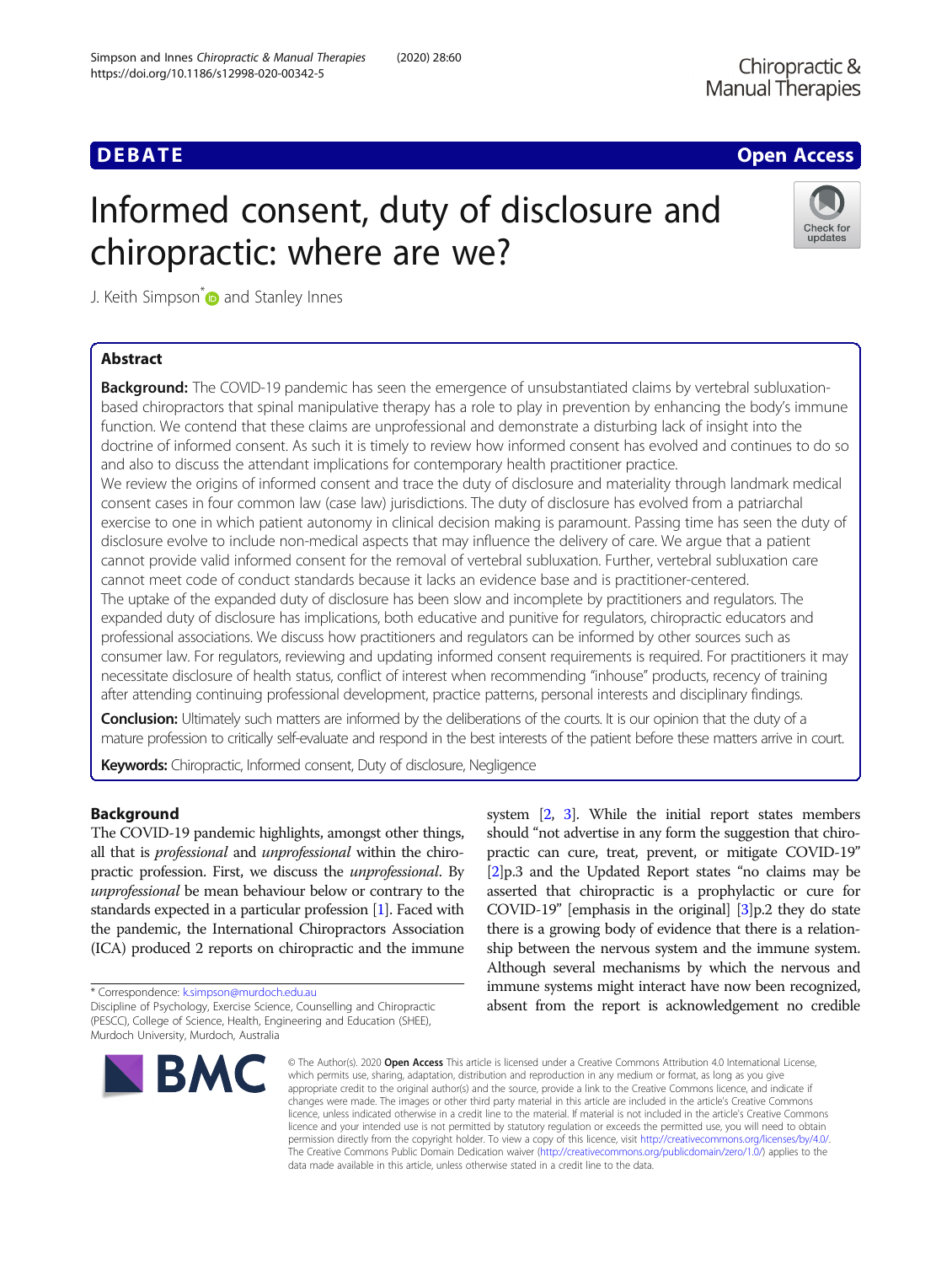scientific evidence demonstrate a link between vertebral subluxation and immune function.

The updated report states that spinal subluxation and spinal manipulation impacts neurologic function and endocrine, and immune systems are interdependent [[3](#page-10-0)]. The ICA's website informs that subluxation detection and removal facilitates optimal life expression, health and human potential [\[4\]](#page-10-0). The Reports' inference is obvious: subluxation removal can help combat the COVID-19 pandemic by boosting the immune system. The reports conclude "research to validate the role of doctors of chiropractic in promoting health and vitality by stimulating a healthy immune response is required" [[2\]](#page-10-0) p.13, [\[3\]](#page-10-0) p.19.

Due to the ICA COVID-19 reports, chiropractic associations and chiropractors around the world who either belong to the ICA or align with this ideology, claimed that patients should undergo spinal manipulation to help combat the COVID-19 virus [\[5](#page-10-0)–[7](#page-10-0)]. Such irresponsible action places both themselves and the public at risk.

The ICA reports epitomise the prototypical chiropractic defence against charges of practising medicine without a licence:

- Chiropractic is a vitalistic non-therapeutic, nonallopathic, drugless, non-surgical health science [nontherapeutic meaning chiropractors treat no disease];
- Chiropractic is a health care discipline which emphasizes the inherent recuperative power of the body to heal itself without drugs or surgery;
- Subluxations interfere with nerve function; Interference to nerve function causes brain/body communication interference;
- Interference has a negative impact on the nervous system or organ system functioning thereby adversely affecting optimal health;
- Chiropractors detect and remove subluxations;
- Ergo, by removing subluxations, brain body communication and function are optimised enhancing overall health [[8](#page-10-0)].

The problems with this ideology have been discussed elsewhere  $[9-12]$  $[9-12]$  $[9-12]$  $[9-12]$ . Suffice it say that at best chiropractic vertebral subluxation (VS) as a cause of disease is a potentially testable hypothesis, at worst it is a dogmatically retained anachronism that does not have any role in the twenty-first century health care system.

The *professional* within chiropractic is demonstrated by the actions of the chiropractic research community in response to the ICA reports. By *professional* we mean having the recognized attributes of a profession [[13](#page-10-0)] upholding fiduciary duties [[14](#page-10-0)] and abiding by the social contract between the profession and society [\[15\]](#page-10-0). The chiropractic research community reviewed the ICA reports and found they "provided no valid clinical scientific evidence that

chiropractic care can impact the immune system" [[16](#page-10-0)]. Similarly, the World Federation of Chiropractic's (WFC) examination of chiropractic and immunity found:

There is no credible scientific evidence that chiropractic spinal adjustment/manipulation confers or boosts immunity. Chiropractors should refrain from any communication that suggests spinal adjustment/manipulation may protect patients from contracting COVID-19 or will enhance their recovery. Doing otherwise is potentially dangerous to public health [\[17\]](#page-10-0).

Professionalism is further demonstrated by collaborative research examining social media claims by chiropractors that chiropractic treatment can prevent or impact COVID-19 [\[5,](#page-10-0) [6\]](#page-10-0). The results demonstrated alarmingly high and widespread misinformation by chiropractors. These researchers urged all chiropractic stakeholders to view the COVID-19 pandemic as a call to action to eliminate the unethical, unsubstantiated and potentially dangerous claims made by chiropractors who practise outside the boundaries of scientific evidence [\[5](#page-10-0), [6\]](#page-10-0). Similarly, regulatory agencies advise it is vital that health practitioners only provide information about COVID-19 that is scientifically accurate and from authoritative sources, such as a state, territory or Commonwealth health department or the World Health Organization (WHO) [[18\]](#page-10-0).

Assertions such as the ICA's and others illustrate unprofessional conduct. They constitute deceptive conduct by misuse of the scientific literature. They breach fiduciary duties, professional conduct codes, and consumer laws. Such conduct is likely to appeal to fear and lead health care consumers into potentially dangerous decisions [\[19,](#page-10-0) [20\]](#page-10-0).

We contend that a chiropractor making the claim or implying that chiropractic boosts immunity or any other unsubstantiated claim cannot fulfil the requirements of informed consent. The primary aim of this paper is to examine this and the implications this failure has. This necessitates initially reviewing the expansion of disclosable information within informed consent (IC). Following consideration of these matters, we will assert that it is impossible to fulfil the requirements of IC as a chiropractor promoting subluxation-based care and in doing so, these practitioners are exposed to liability under the doctrine of informed consent.

The evolution of the scope of the duty of disclosure has other implications for chiropractors. We will also discuss the evolving scope of disclosure as it relates to non-clinical matters such as practitioner characteristics and practice patterns, practitioner qualifications and experience, and practitioner financial interests.

#### From consent to disclosure of material risks

The doctrine of informed consent in health care is rooted in the English Common Law doctrine of assault and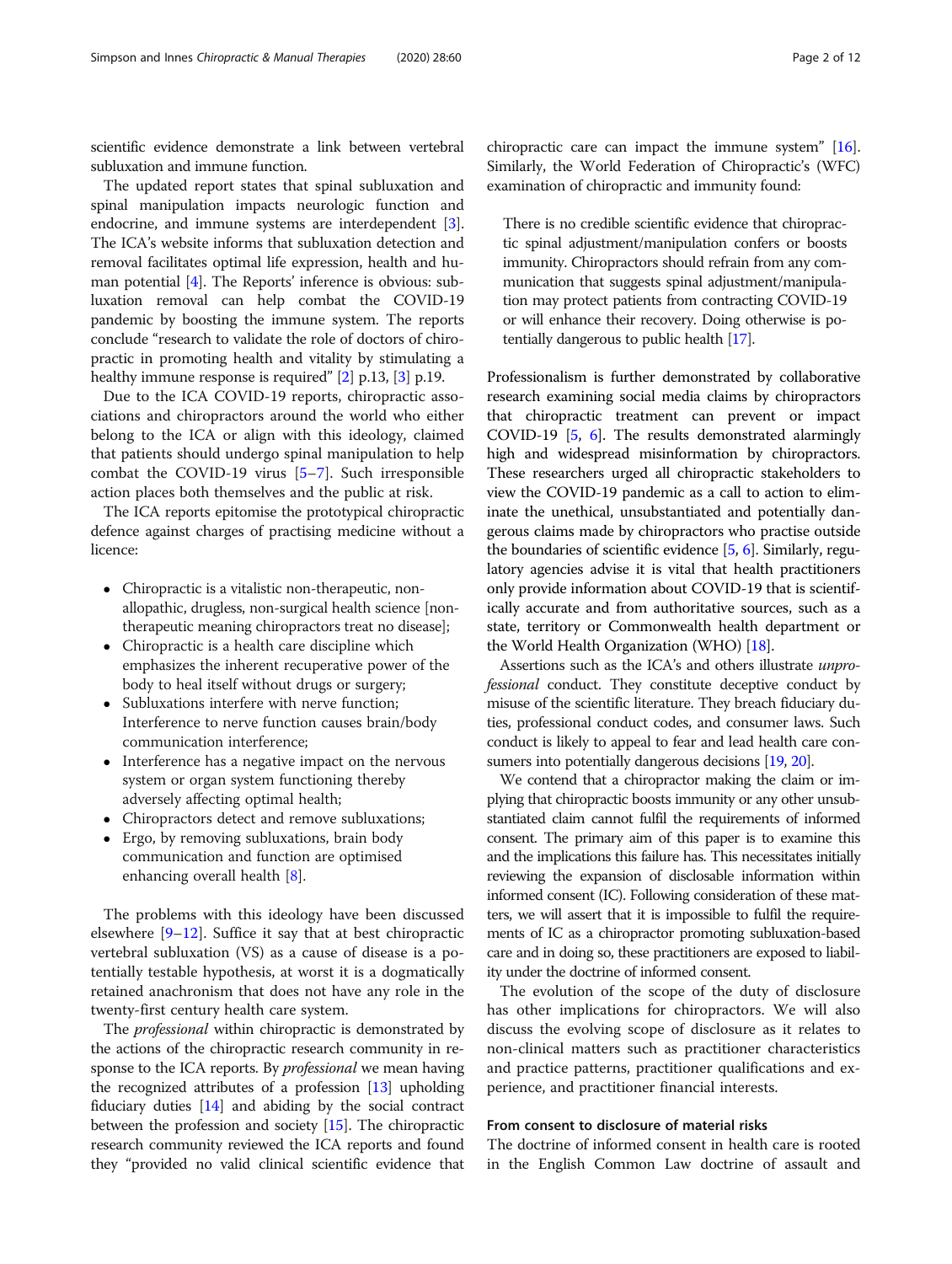battery. It developed during the twentieth century from three main sources: moral (fiduciary duty), ethical (client autonomy), and legal (defence against trespass, battery and negligence) [[21](#page-10-0)]. Regardless of which model of physician-patient relationship is used, patient autonomy and the provision of consent are central concepts [[22](#page-10-0)]. The basic principle of consent within the context of health care has remained unchanged for centuries: touching without consent is the tort of battery. Battery within health care requires two elements:

- 1. Did the patient know that the practitioner would perform the procedure?
- 2. Did the patient authorize the practitioner to perform the procedure?

If either question elicits a 'no' answer, battery has occurred. While it is not the case that all medical care requires touching, chiropractic care typically does. Within this context, touching an un-consenting client would be battery even if the touching is considered beneficial [\[23](#page-10-0)].

Consent affords the practitioner lawful justification for touching and hence treatment. If consent is not informed, the practitioner can be found negligent. Exceptions to obtaining consent include necessity and the therapeutic exception. Necessity can be argued, for example, where the patient requires treatment urgently but is unconscious or otherwise unable to decide. Therapeutic exception is varyingly called physician discretion, therapeutic nondisclosure or therapeutic privilege. This exception allows the practitioner to withhold relevant information if disclosing the information might create incapacitating emotional distress or violate a patient's personal, cultural, or other social requirements. However, therapeutic exception cannot be a justification to avoid a patient's refusal of care thought necessary by the practitioner. Obviously, invoking therapeutic privilege requires significant judgment by the practitioner. Nondisclosure is likely to be detrimental to the provider/patient relationship and does not sit well with the moral duty for truth telling by the practitioner. Importantly, nondisclosure weakens patient autonomy by limiting a patient's ability to determine what is done with their own body. From a medico-legal perspective, necessity is a defence to battery, necessity and therapeutic exception are defences to negligence [\[24\]](#page-11-0).

The term informed consent (IC) is a form of shorthand for all aspects of obtaining permission from a patient. In reality IC is about the duty of the practitioner to provide the patient with sufficient accurate information to allow the patient to make informed decisions. Thus, information disclosure is a dominant concern at the very core of the doctrine of informed consent. As IC developed during the twentieth century it evolved from a paternalistic model to one in which patient autonomy in clinical decision making is paramount [\[25\]](#page-11-0).

IC can be regarded as a meeting of the minds, analogous to a contractual procedure between a competent, comprehending, uncoerced patient and a health care provider (HCP) who must disclose all relevant information including a valid basis for the proposed care. Having understood the disclosed information, the patient voluntarily consents to or rejects the proposed care plan. The HCP undertakes to provide treatment using their skill, knowledge and judgment to achieve a desired result and the client contracts to compensate the HCP for their services. Failure to disclose all relevant information may vitiate consent and may render the HCP liable in negligence. During the past four decades information considered disclosable has expanded to not only include treatment specific information, but also practitioner specific information [\[23](#page-10-0), [26](#page-11-0)–[30\]](#page-11-0).

Laws governing professional conduct, including consent, are set out legislatively and by court decisions. They are administered through governmental institutions and relevant professional bodies. The courts interpret the laws to which individuals must abide. Court interpretations understandably evolve in keeping with societal changes while respecting the fiduciary relationship between the patient and HCP [[31](#page-11-0), [32\]](#page-11-0). Because the law governing IC varies across jurisdictions and countries, we examine disclosure requirements as they emerged from landmark twentieth century cases in four major common law countries – the United Kingdom (UK), the United States of America (US), Canada, and Australia. Readers desirous of detailed analysis are directed to leading texts dealing with each jurisdiction: UK [[33\]](#page-11-0), US [\[34](#page-11-0), [35\]](#page-11-0), Canada [[36](#page-11-0)], Australia [[37\]](#page-11-0) with the definitive analysis and description of the informed consent concept being Faden and Beauchamp's text [[21\]](#page-10-0).

The 1914 decision in the US case of Schloendorff  $v$  Society of New York Hospital [\[38](#page-11-0)] is credited with establishing the concept of consent and patient autonomy within health care. Justice Cardozo wrote:

Every human being of adult years and sound mind has a right to determine what shall be done with his own body; and a surgeon who performs an operation without his patient's consent commits an assault, for which he is liable in damages.

The 2015 UK case of Montgomery v Lanarkshire Health Board [[39\]](#page-11-0) became the most recent milestone in the evolution of the duty of disclosure and informed consent. It effectively embedded materiality into the doctrine of disclosure. The Court ruled:

The doctor is therefore under a duty to take reasonable care to ensure that the patient is aware of any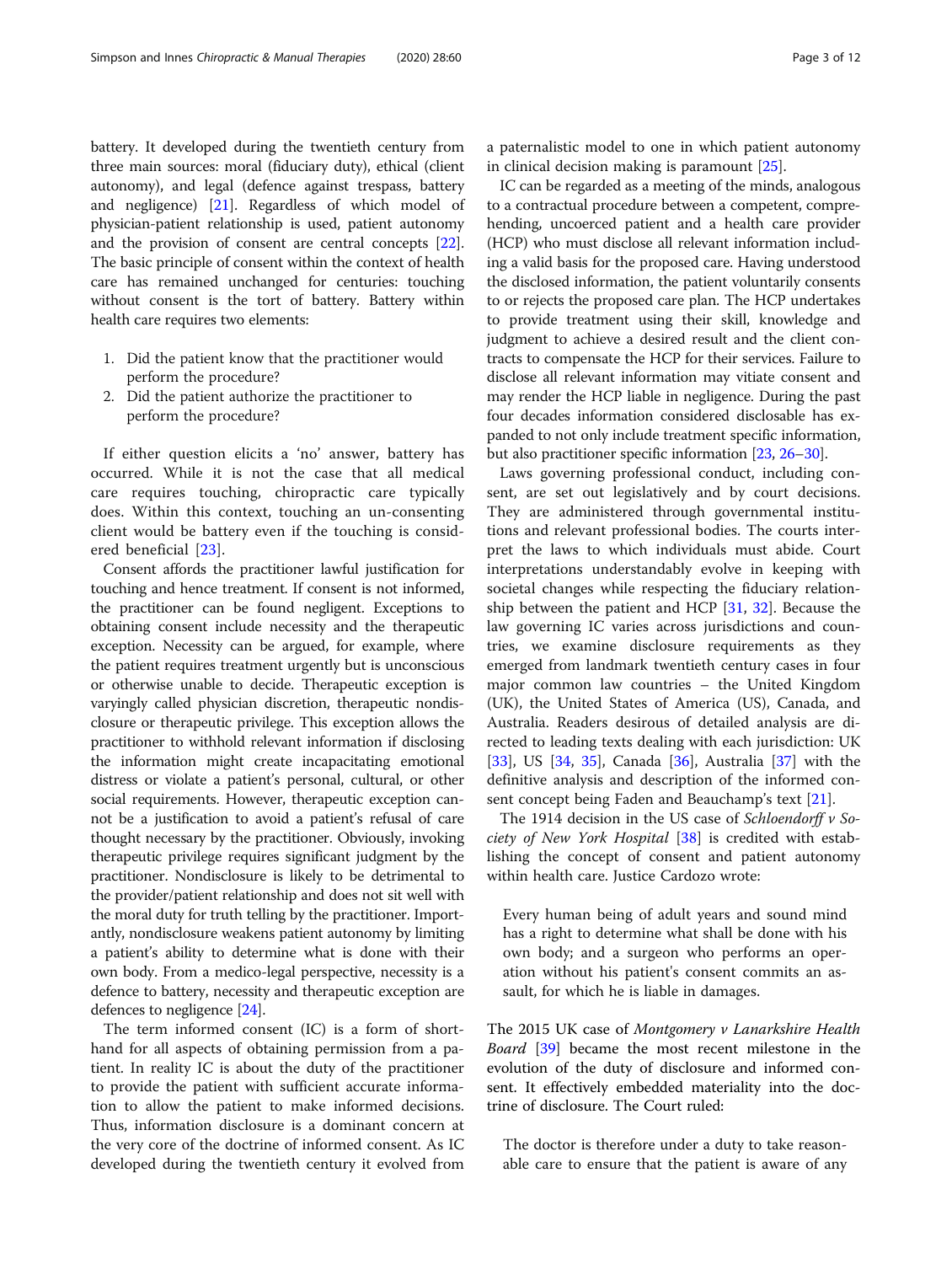material risks involved in any recommended treatment, and of any reasonable alternative or variant treatments.

The 101 years between Schloendorff  $v$  Society of New York Hospital and Montgomery v Lanarkshire Health Board have seen the requirements for disclosure in consent progress from a doctor-centered model in which the practitioner determined the course of care to a patient-centered model in which patient autonomy in decision-making is paramount.

The term informed consent emerged in the 1957 in the US case of *Salgo v Leyland* [[40](#page-11-0)]. Justice Bray recognized that written consent was ineffective if the patient did not understand critical information about the proposed procedure. Justice Bray wrote:

A physician violates his duty to his patient and subjects himself to liability if he withholds any facts which are necessary to form the basis of an intelligent consent by the patient to the proposed treatment. …

The physician has such discretion consistent, of course, with the full disclosure of facts necessary to an informed consent.

By the middle of the twentieth century physicians were expected, but not necessarily compelled, to provide the competent patient with sufficient information to facilitate an informed decision. Typically, disclosure was limited to therapeutic information about the purpose, benefits, and potential risks of a health care intervention, and alternatives to the proposed care including doing nothing. The scope of disclosure was judged by the Bolam test which emerged from the 1957 UK case of Bolam v Friern Hospital Management Committee [[41](#page-11-0)]. Simply stated the Bolam test considered what the reasonable physician in the same circumstances would disclose (or withhold).

From 1972 onward, the courts recognised the limitations of the reasonable practitioner standard including: impeding patient autonomy; lack of consensus amongst practitioners; unwillingness of practitioners to speak out against their colleagues [\[42\]](#page-11-0). This recognition saw the scope of disclosable information expanded to encompass material risks which focuses more on the patient's interests.

Material risks were defined by Waltz and Scheunerman [\[43](#page-11-0)] in their influential 1970 paper. They explained the materiality (importance) of a risk may be initially determined by the physician. Once determined by the practitioner, the risk should be disclosed when the patient would consider it important information in their decision making [[43\]](#page-11-0). Waltz and Scheunerman proposed the following reasonable person standard for both the physician and the courts:

A risk is thus material when a reasonable person, in what the physician knows or should know to be the patient's position, would be likely to attach significance to the risk or cluster of risks in deciding whether or not to undergo the proposed therapy [[43\]](#page-11-0). p. 640

Faden and Beauchamp [\[21\]](#page-10-0) advised that *materiality* or what is important is the legal litmus test used to determine the extent of disclosure under the reasonable person standard. In other words, patient, not the physician, is the arbiter. Landmark cases in the US (Canterbury v Spence 1972 [\[44](#page-11-0)]), Canada (Reibl v. Hughes 1980 [\[45](#page-11-0)]), Australia (Rogers v Whitaker 1992 [[46\]](#page-11-0)) and the UK (Montgomery v Lanarkshire Health Board 2015 [\[39](#page-11-0)]) all adopted some variation of the reasonable person standard set out in Waltz and Scheunerman. Court decisions nearly unanimously consider lack of IC as a matter of negligence of the HCP to disclose necessary information to patients. Therefore, in practice the materiality test is now legal doctrine in the common law countries considered and an HCP's failure to fulfil their fiduciary duty to disclose material risks as part of the process of IC would be considered liable in negligence.

We have briefly reviewed the evolution of the duty of disclosure, which is more commonly known as informed consent, from its origins as a paternalistic one in which the practitioner could choose what to disclose or not disclose to the patient to the current patient-centric model in which the practitioner must disclose not only treatment specific information, but also any material risks that the reasonable person in the patient's position would want to know. Just as the elements of informed consent have evolved, so have the specifics of what constitutes disclosable information and the practitioner's fiduciary duty of disclosure. This warrants further exploration because in this domain HCPs may find themselves at odds with current standards.

#### Negligent nondisclosure

As part of the overall duty of care, HCPs must exercise reasonable skill and care. This includes the duty to disclose information to the client during the informed consent process. Consent requires disclosure of a provider's valid basis for care. If a patient consents to a procedure and an undisclosed risk eventuates, if a different procedure is performed or went beyond or deviated significantly from that for which the consent was given, the HCP may find themselves defending an action in the tort of negligence. For a negligence action to succeed, damage (harm) must be proved [\[47](#page-11-0)]. In the clinical setting, harm is anything that worsens the patient's condition including violation of patient autonomy. Thus, harm could be physical (pain, disability), emotional (harm to a patient's dignity) or financial (paying for excessive or treatment(s) not medically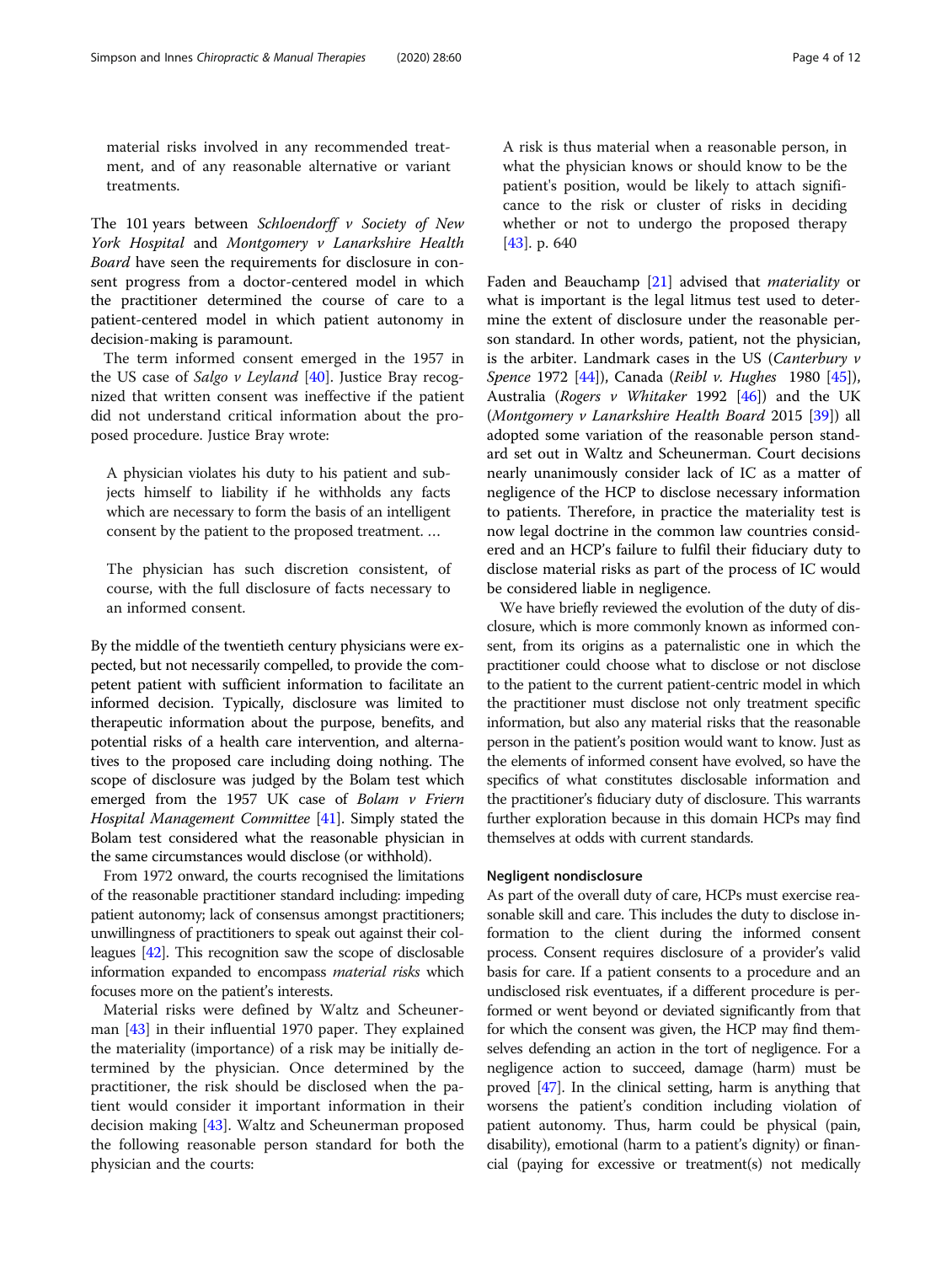indicated) and the harm can be prolonged. It is conceivable that an HCP may have a duty of care to disclose their own medical condition, financial interests or qualifications and experience if that information poses a material risk to their patient and nondisclosure could cause harm. Given this, it is plain to see that disclosure of material risks may take many forms. Therefore, full disclosure of the correct information is not only important, it is necessary.

As outlined above there is a fairly standard list of items required for 'informed' consent:

- (1) emphasizing the patient's role in shared decision-making
- (2) disclosure of information
	- a. explaining the patient's medical status including diagnosis and prognosis
	- b. describing the proposed diagnostic and therapeutic intervention, including the likelihood and effect of associated risks and benefits of the proposed action, including material risks
	- c. discussing alternatives to the proposed intervention, including doing nothing
- (3) prompting and answering patient questions related to the proposed course of action (NB. this involves probing for understanding, not simply asking 'do you have any questions'), and
- (4) eliciting the patient's preference (usually by signature). (NB. A signed form is not consent. The conversation between the clinician and the patient or carer is the true process of obtaining informed consent. The signature on the consent form is proof that the conversation took place and that the patient understood and agreed.)

The disclosure model stipulates disclosure is adequate only if "the physician's basic thinking has been rendered transparent to the patient" [\[48](#page-11-0)]p.7. Rather than requiring a standardized disclosure of risks and benefits, the physician would instead be required to explain their decision-making process and the factors considered in making a recommendation. Since the late twentieth century, the list of disclosable information has gradually expanded to include areas previously not considered part of the therapeutic encounter. Materiality is expanding to include: practitioner experience, personal characteristics, health, disability, training, practice patterns, qualifications, statistics related to outcomes, disciplinary history, financial and research interests as well as an HCP's religious or conscientious beliefs. Any of these may now be considered disclosable [\[23](#page-10-0), [26](#page-11-0), [27](#page-11-0), [30](#page-11-0), [49](#page-11-0)].

#### Disclosure of Practitioner's physical condition

Is the practitioner's physical condition a risk factor similar to success rate or post-procedure complications? The courts have considered consent cases in which plaintiffs argued the physician's physical condition is material and

thus should be disclosed. The opinions hinge on whether the physician's condition could affect their ability to deliver health care. For example, for a practising surgeon or dentist, HIV positive status or Raynaud's syndrome would likely be disclosable information whereas well controlled epilepsy or HIV positive status in a non-surgical physician would likely not be considered disclosable information. Alcohol abuse is considered a material risk that must be disclosed if it can be demonstrated that the abuse affects practitioner judgment or ability to perform and function. Similarly, a history of illicit drug use outside of work and while not on call may be disclosable if it can be demonstrated that the abuse affects practitioner judgment or ability to perform and function although it seems unlikely that failure to disclose such information would lead to a consent action by itself. However, if a risk eventuates, these matters would undoubtedly be raised in a subsequent negligence action both as a consent matter and a performance matter [\[27\]](#page-11-0).

These examples focus on physical harm to the patient. Typically, a hindsight approach is taken. If the HCP's physical condition contributed to the physical harm of the patient, it should have been disclosed as part of the consent process. However, given the expanded definition of harm, if the patient is not given information material to their declining the procedure or seeking care elsewhere, including the HCP's physical condition, informed consent has not been obtained. To disclose or not to disclose, that is the question. Ginsberg's considered advice in 2019 was:

The most reasonable approach would support a required disclosure if the physician's health condition creates a realistic risk to the patient which would not exist in the absence of that condition [[23](#page-10-0)]. p.73

#### Disclosure of practitioner training, qualifications and experience

Whether an HCP's training and qualifications to perform a procedure or experience in performing a procedure can constitute a material risk and as such be disclosable information is a vexed question. On one hand the intent of practitioner registration is to ensure patient safety. Thus, when attending a registered or board-certified HCP, a patient should reasonably presume the practitioner is competent by virtue of their registration and thus practitioner experience should not be disclosable information. On the other hand, a practitioner's experience or lack thereof in performing a particular procedure and their complication rate may be material to a reasonable patient, in which case the information becomes disclosable during consent and failure to disclose may open the HCP to an action in negli-gence. In the 1996 US case of Johnson v Kokemoor [[50](#page-11-0)] for example, a patient rendered quadriplegic after surgery, brought an informed consent claim on the grounds that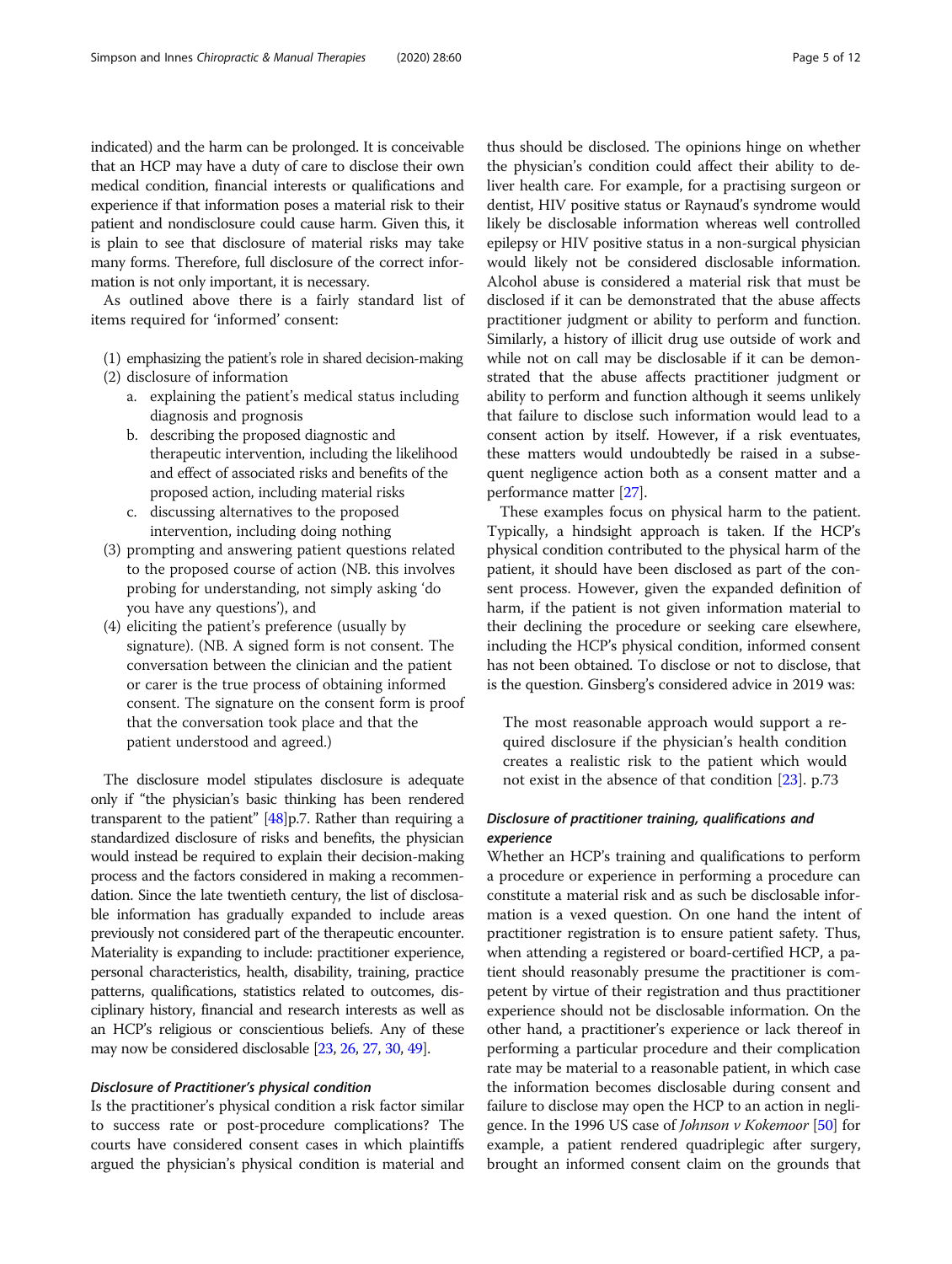her physician failed to provide information material to her making an informed decision. In this case involving brain aneurysm surgery, the patient questioned the practitioner about his experience in performing the surgery. He told her he had performed the difficult procedure 'dozens of times' which he had not. Furthermore, he failed to provide the correct morbidity and mortality rate and failed to advise the patient the risk was significantly lower when the procedure was performed by a more experienced surgeon. The jury found that the surgeon

failed to [accurately] divulge the extent of his experience in performing this type of operation. The jury also found that a reasonable person in the plaintiff's position would have refused to consent to surgery by the defendant if she had been fully informed of its attendant risks and advantages.

The court ruled that a reasonable person in the patient's position correctly informed of the practitioner's lack of experience and provided with the correct mortality and morbidity statistics would likely have sought a more experienced surgeon. *Johnson v Kokemoor* was preceded by the 1988 Australian case of *Chappel v Hart* [\[51\]](#page-11-0). In *Chappel v* Hart in the practitioner failed to inform the patient that a remote risk was lower if the procedure was performed by a more experienced surgeon. The risk eventuated. The patient claimed that had she been made aware of this risk; she would have sought a second opinion and had the operation at the hands of a more experienced surgeon at a later date. The Court found for the patient.

Beyond saying that practitioner training, qualifications and experience will be judged disclosable on a case by case basis, there is no clear understanding to be gained from the courts. The overall impression is that practitioner training, qualifications and experience are generally not disclosable in consent but under certain circumstances these are likely to be elements of informed consent under the materiality test. Generally, if a technique is complex and the practitioner is relatively inexperienced in performing it, they likely have a legal duty to disclose their level of experience when a reasonable person would expect to be informed. Notwithstanding this, fraudulent misrepresentation of experience and qualifications will never be regarded by the courts as a positive. Paraphrasing Ginsberg's advice: the most reasonable approach would support required disclosure if the physician's relative inexperience creates a realistic risk to the patient which would not exist absent that condition.

#### Disclosure of practitioner research or economic interests

Broadly speaking case law and legislatures have placed the onus on an HCP to disclose information to clients when the HCP's research or financial interests may

affect treatment recommendations. This is in keeping with standard conflict of interest disclosure recommendations that exist in other areas of business and commerce. In the 1990 US case of Moore  $\nu$  Regents of the University of California [\[52\]](#page-11-0) the California Supreme Court considered a suit against a physician who failed to disclose that he had financial incentives to develop and sell a lucrative cell line derived from the patient's cells.

The Court concluded:

In soliciting the patient's consent, a physician has a fiduciary duty to disclose all information material to [that] patient's [informed] decision.

Accordingly, we hold that a physician who is seeking a patient's consent for a medical procedure must, in order to satisfy his fiduciary duty and to obtain the patient's informed consent, disclose personal interests unrelated to the patient's health, whether research or economic, that may affect his medical judgment.

#### Disclosure of professional disciplinary history

The courts paint a fairly clear picture here. There is an assumption that the outcome of disciplinary matters will be reflected in practice conditions on or undertakings by the provider. If the disciplinary matter related for example to record keeping, disclosure would not be expected. If, however, the disciplinary history relates to unprofessional conduct, competence and patient safety, a court could reasonably find that disclosure is required as part of consent. Indeed, some disciplinary decisions require HCPs to disclose the finding to their patients [[23](#page-10-0), [26,](#page-11-0) [27\]](#page-11-0).

#### Disclosure of religious, conscientious beliefs and practice patterns

When an HCP's religious or conscientious beliefs impact their practice and treatment recommendations, transparency about those influences on medical judgment would follow informed consent doctrine. And, to the extent that some courts have recognized that physicians have a duty to disclose financial conflicts of interest as well as other personal interests that may affect clinical judgment, disclosure of religious conflicts affecting medical judgment is a natural extension of this reasoning  $[26]$  $[26]$ . Lastly, if a practitioner's practice pattern places the patient under financial stress, this needs to be disclosed during the consent process thereby providing the patient with the opportunity to seek care elsewhere [\[53\]](#page-11-0).

#### The expanded duty of disclosure: implications for chiropractic

We have demonstrated that in the common law countries considered, a reasonable person in the patient's position must be supplied with medically material facts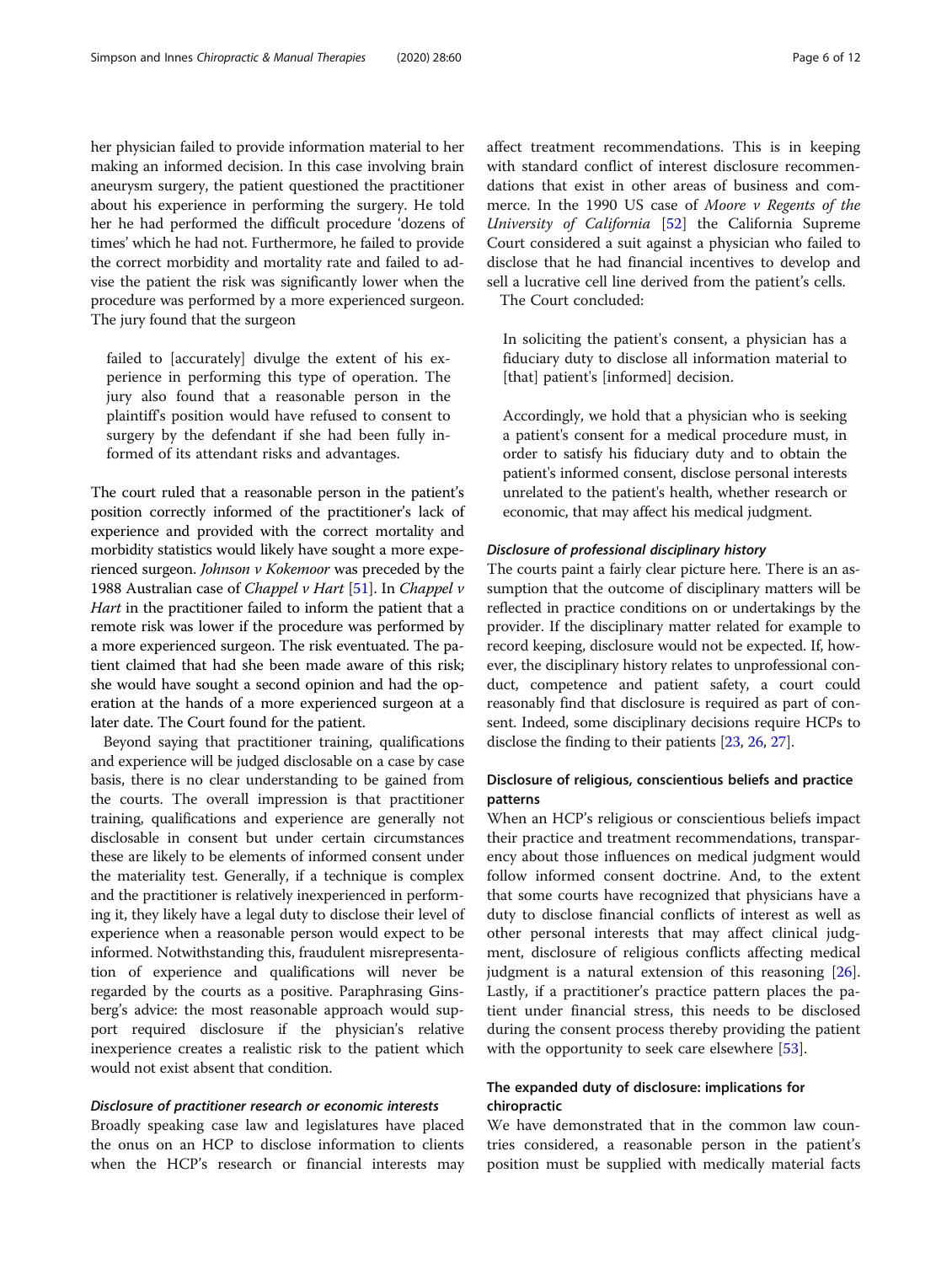if the consent is to be judged 'informed'. Further, we have explored the expansion of materiality to include non-medical information such as physician characteristics etcetera. In doing so, we have confirmed that the courts recognize circumstances that may necessitate disclosure of non-medical information. How is a practitioner to decide what to disclose? Sawicki reminds us, "the common law principles of fiduciary duty and informed consent in medical practice arguably support the imposition of a duty on physicians to disclose personal commitments that impact the provision of a case" [[54](#page-11-0)] p.87. Human decision-making is a finely nuanced thing. In health care, the lines between medical and nonmedical interests often blur [\[25\]](#page-11-0) which means that a blend of medical and non-medical information is likely to combine in the patient's autonomous decisionmaking process.

Given this, the task is now to apply this information to the chiropractic profession. The first question we will examine is whether it is possible for a vertebral subluxation-based (VS-based) chiropractor to obtain informed consent or implement a compliant treatment plan. The second question to consider relates to the duty of disclosure, experience/qualifications and conflict of interest.

#### The duty of disclosure and vertebral subluxation-based care

By way of clarification, when discussing vertebral subluxation-based care we are referring to a practice ideology aligned with traditional Palmerian subluxation theory or a variant thereof. For adherents, reduction or removal of vertebral subluxation (VS) is theorized to improve health, quality of life, unleash human potential [\[55\]](#page-11-0). For these practitioners the chiropractic raison d'être is locating and removing subluxation. Establishing a diagnosis as recognized by the International Statistical Classification of Diseases and Related Health Problems (ICD) and a care plan is irrelevant. We note that chiropractic "vertebral subluxation" is not amongst the 14,000 disease codes available in the ICD-10. But for VS-based chiropractors, VS is the diagnosis and the care plan is subluxation removal. For these practitioners VS are hypothesised to be biomechanical changes within the spine resulting in clinically significant maladaptive effects on the body's neurological and immune function [\[56\]](#page-11-0). They typically conduct a long-term vitalistic vertebral subluxation wellness focus style of practice [[57](#page-11-0)]. This practice is a classic example of doctor-centered care which is at odds with twenty-first century patient-centered care [\[58,](#page-11-0) [59\]](#page-11-0).

However, VS is highly contentious. Keating et al. reminded the profession that although volumes have been written about VS and the theoretical VS construct is embraced by much of the profession, "little if any substantive experimental evidence for any operational definition of the chiropractic lesion [VS] has been offered in clinical trials" [[9](#page-10-0)] p.2. There exists no evidence in the literature that supports VS-based chiropractic care as a credible approach to primary prevention or early secondary prevention in general health [\[60\]](#page-11-0). Implying that VS has any clinical meaningfulness beyond a localized musculoskeletal disorder is an unsubstantiated claim. This explains why significant numbers of chiropractic teaching institutions have relegated VS to the history shelves  $[61]$ . Given this, is it possible for a subluxation-based practitioner to comply with practice standards? Is it possible for a patient to provide informed consent for the removal of an entity without credible evidence? We will first consider this from the perspective of the Chiropractic Board of Australia (CBA).

Chiropractic is a regulated health care profession in the countries under consideration. This means to be employed in that profession there is a requirement for a practice license or certificate from the governing regulatory body. Regulatory bodies set professional practice standards, investigate complaints about members of the profession and, where appropriate, discipline them. We will discuss the Australian practice standards because of our familiarity with them however, professional practice standards are fundamentally the same across the four common law countries considered.

Australian, UK and NZ chiropractors fall under a regulatory system regarded as approximating that of an "explicit" government regulation system. In Australia this is embodied in a single National Registration and Accreditation Scheme governing 15 registered health care professions including chiropractic. The profession's role in formulating legislation is limited to consultation. Regulatory compliance is mandatory and there are punitive sanctions for noncompliance. There is little flexibility in interpretation and compliance requirements. The National Registration and Accreditation Scheme empowers and tasks government appointed National Boards with the primary directive to protect the public  $[62]$  $[62]$  $[62]$ . The attendant CBA Code of Conduct (Code) places standards upon the registrants that allows them the privilege of engaging in clinical practice.

The Code expresses that a program of care should be developed in a patient-centered and evidence-based context. This is evidenced by treatment being based on clinical need, tailored to the specific needs and expectations of each patient and should consider the natural history of the condition. Further it should be based on a reasonable clinical impression/diagnosis with any proposed management containing measurable outcomes (using validated measures) for monitoring care and occur within a reasonable estimated timeframe for achieving the expected benefit of care to the patient. Even the most superficial investigation of subluxation-based chiropractic leads to the conclusion that a VS-based chiropractor cannot provide good practice as outlined in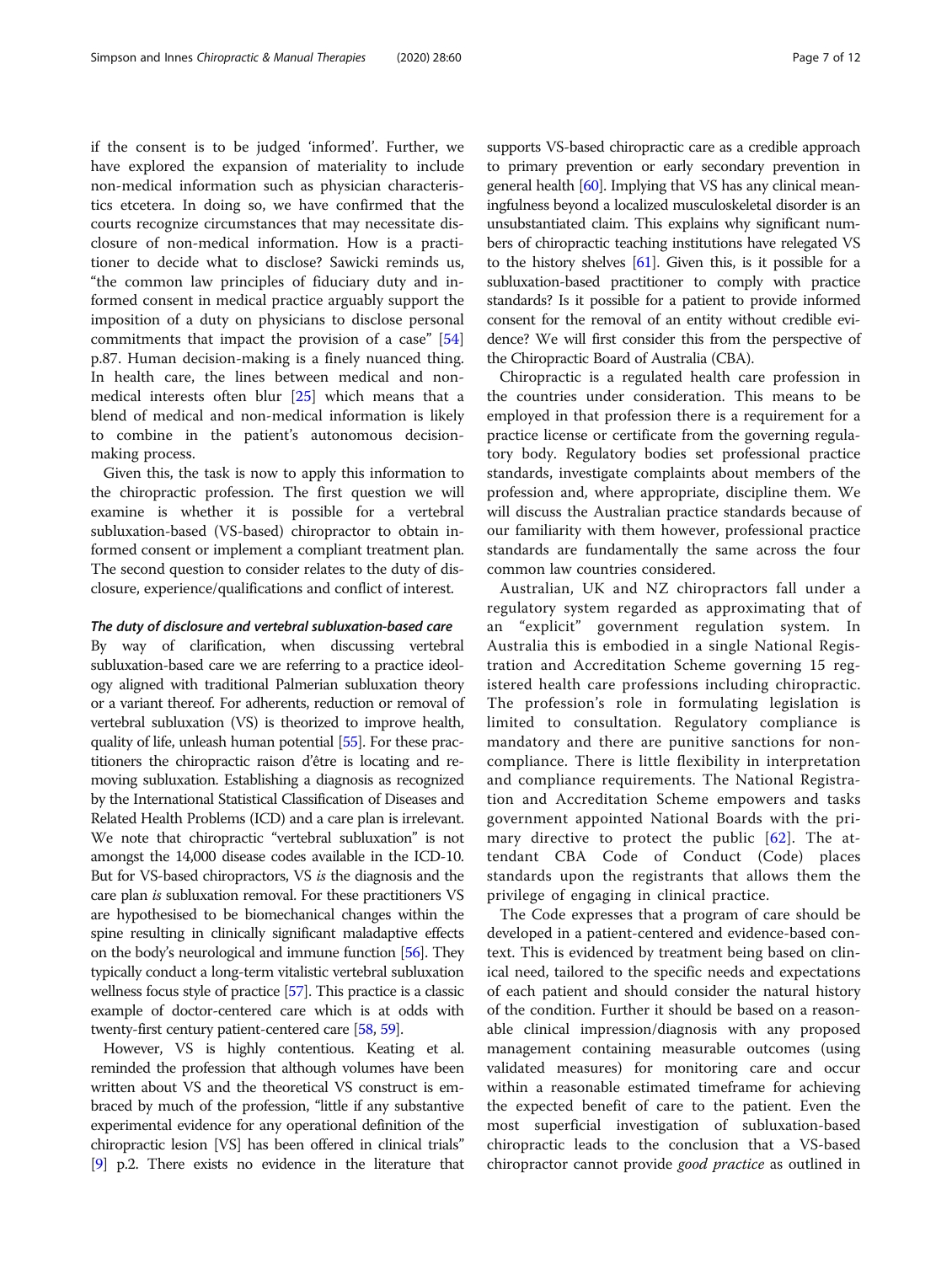the Code. This raises the question: can a patient provide informed consent to receive VS-based care?

The CBA's informed consent section in its Code of Conduct is silent on the matter of the expanding scope of disclosure [referring here to practitioner characteristics]. The only information it advises is disclosable are the customary medically material facts. The Code of Conduct refers practitioners to a National Health and Medical Research Council (NHMRC) publication General guidelines for medical practitioners in providing information to patients. This NHMRC publication was rescinded in 2014 and has not been updated, however, it is available in the NHMRC archive. These general guidelines did not go beyond disclosing medically material facts. In fact, no consent code or statute was uncovered in any of the jurisdictions considered that did include the expanding scope of disclosure.

The CBA's lack of current information on the expanding scope of disclosure leaves some within the chiropractic community ill-informed. Because the CBA's guidance is silent, we need to look elsewhere for direction. Further guidance on the potential liability is available in Australian Civil Liability Laws and consumer protection law.

#### Australian civil liability Laws, duty of disclosure and peer professional opinion

Australian Civil Liability Laws encompass the common law principles governing negligence liability. Their scope is broad and applies to any claim for harm resulting from negligence in tort, contract, under statute or otherwise.

Division 5 of The Queensland Civil Liability Act (QCLA) deals specifically with the duties of a professional. While not explicitly referring to IC, it details the duty of disclosure held by a professional in relation to patient dealings. The disclosure requirements match those delineated by Waltz and Schunerman [\[43](#page-11-0)]. According to the QCLA, the professional breaches their duty of disclosure if they fail to provide risk related information including:

(a) information that a reasonable person in the patient's position would, in the circumstances, require to enable the person to make a reasonably informed decision about whether to undergo the treatment or follow the advice;

(b) information that the doctor knows or ought reasonably to know the patient wants to be given before making the decision about whether to undergo the treatment or follow the advice [[63](#page-11-0)]. p.17

The QCLA advises that peer professional opinion cannot serve as a defense for failing to meet the duty of disclosure if the court considers that that opinion is irrational or

contrary to a written law  $[63]$ p.18. If the peer professional opinion is deemed irrational, the courts can ignore the opinion. Irrational in this context means there is no rational basis for the practice. Division 5 of the QCLA is revealed in the 1998 UK case, Bolitho v City and Hackney Health Authority which ruled that expert opinion must be based on logical and defensible grounds [\[64\]](#page-11-0).

A 2018 Australian suitability to practise case serves as an example. In Health Care Complaints Commission (Tribunal) v Limboro  $[65]$  $[65]$  the practitioner pled guilty to 11 counts of advertising a regulated health service in a false, misleading way. This followed his criminal conviction for breaches of §133 of the Australian Health Practitioner National Law which deals with advertising. At sentencing in the criminal proceeding the Magistrate said:

the obligation is on you at every turn, to ensure that the material that is any way linked to you is as far as possible accurate, well researched, and provides an overall assessment of the good and the harm that it can do to an individual person [[65\]](#page-11-0).

The practitioner's advertising advocated subluxation removal for preventing and curing cancer. Limboro's defence consisted of his own testimony and peer professional opinion that:

He [the practitioner] did not believe, and had never believed, that chiropractic treatment is a treatment for, or preventative of, any kind of cancer. Nor did he ever inform patients that he could treat, or cure, cancer.

He [the practitioner] provides all of his patients with a standard form to read and sign which states that they understand that 'We do not guarantee that we can prevent or cure any illness, injury or disease. The chiropractor's purpose it to restore health through the natural flow of energy in the nervous system. This gives the body the maximum opportunity to heal itself' [[65\]](#page-11-0).

In essence this is an admission of adherence to the VS ideology outlined above.

Expert reports requested by the criminal court and accepted by the Tribunal were in agreement. There is no credible evidence that:

- misalignment of the spine (VS) is a cause of any form of cancer;
- that chiropractic treatment can prevent any form of cancer; or
- that chiropractic treatment can cure or treat any form of cancer [\[65](#page-11-0)].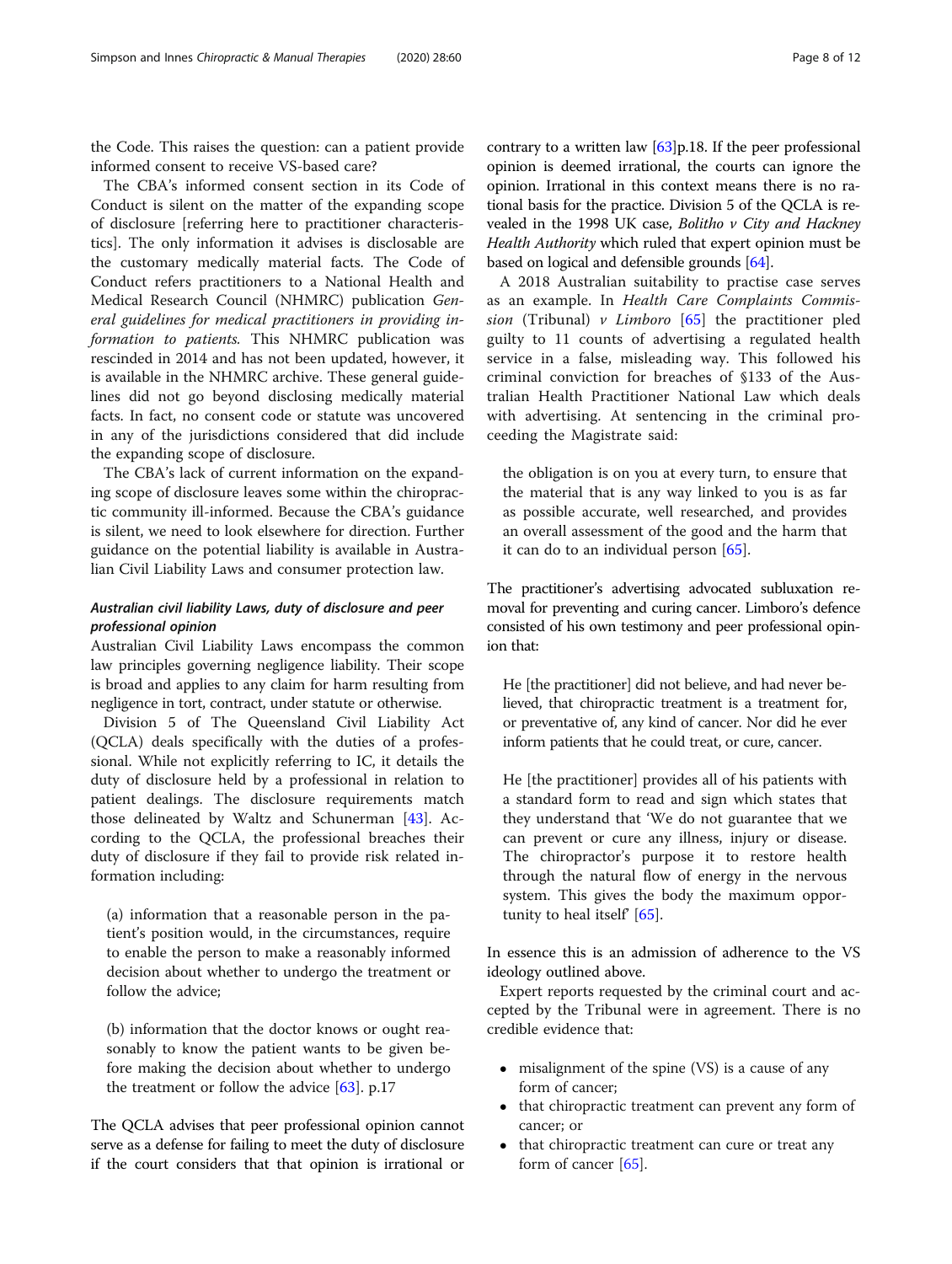These views were also in accord with the understanding of the current state of scientific knowledge concerning the limits of chiropractic treatment held by the professional members of the Tribunal. The Tribunal also referred to a CBA statement issued on 7 March 2016 which advised registrants:

The Board is concerned about a number of practitioners who are making claims in advertising that there is a relationship between manual therapy (e.g. manipulation) for spinal problems and achieving general wellness or treating various organic diseases and infections; or that spinal problems may have a direct role in various organic diseases and infections. There is insufficient scientific evidence to support these claims.

Advertising claims that are contrary to high level evidence are unacceptable. High level evidence will usually take the form of meta-analyses, systematic reviews or one or more high quality and well respected and acknowledged studies [\[66\]](#page-11-0).

The Tribunal proceeded on the basis that it is undisputed that chiropractic treatment is not a treatment for, or preventative of, any kind of cancer. The practitioner was found unfit to be a chiropractor and his registration was cancelled for two years.

The findings of the criminal court and the Tribunal could be regarded as a rejection of VS-based practice. A VS-based practitioner advertised that chiropractic could cure or prevent a serious organic disease, cancer. When examined, he testified that chiropractic does not treat any disease, rather it removes nerve interference thereby enhancing the body's innate recuperative powers. The Court and the Tribunal rejected this testimony relying instead on the most accurate, well researched scientific information which concludes chiropractic care is ineffective for anything other than a well-defined list of musculoskeletal conditions. Any claim to the contrary is misleading, deceptive or likely to deceive.

#### Consumer protection Law and VS-based Care

Consumer protection laws safeguard buyers of goods and services, and the public, against unfair practices in the marketplace. Besides other provisions, these laws prohibit misleading and deceptive representations about the quality, availability, effectiveness of goods or services and a buyer's need for the goods or services. We will discuss Australian Consumer Law because of our familiarity with it however, similar consumer laws are in place in the four common law countries considered.

The Australian Consumer Law (ACL) includes, amongst other things, a national law guaranteeing consumer rights when buying goods and services including health care services. Misleading and deceptive representations or representations likely to deceive about goods and services are breaches of the ACL. They attract penalties, enforcement remedies and consumer redress options. Subluxation-based chiropractors customarily recommend regular ongoing appointments for subluxation detection and removal. Under the ACL, representations made to people regarding any future matter must be supported by reasonable grounds. Opinions may be deemed misleading and deceptive if the person making the statement does not have reasonable grounds on which to base them. The Australian courts consider reasonable grounds to be clinical science validity, basic science consistency or logical reasoning, demonstrated by reproduceable published results, preferably a systematic review [\[67\]](#page-11-0). For example, chiropractors have reasonable grounds for claiming efficacy in managing some musculoskeletal disorders [[68](#page-11-0), [69\]](#page-11-0). In addition, under the ACL, a seller (HCP) must not make false claims about a buyer's need for goods or services. We believe it can be argued that there is no evidence to establish the need for VS-based care for patients, therefore any claims about its purported benefits are misleading. Consequently, it would be difficult to recommend VS care and meet the expectations of the Australian Consumer Law. The ACL also prohibits bait advertising and unsubstantiated credence claims. It is beyond the scope of this paper to examine these aspects of VS care and consumer law, but as a thought experiment one is drawn to the conclusion that VS-based practitioners could have a case to answer if they advertise care for musculoskeletal disorders and then convert patients to subluxation based care claiming it to be superior to non-VS-based chiropractic.

#### The extended duty of disclosure and chiropractor experience/Qualifications & Conflict of interest

An internet search using 'chiropractic weekend technique seminar' yields multiple different techniques claiming that even a single weekend seminar is sufficient to begin using the technique Monday morning. We will not delve into the quality of these seminars or the claims made about the effectiveness of the techniques, we simply raise the question: Would a reasonable person in a patient's position consider it material to be informed that their practitioner 'learned' the proposed technique in a seminar the weekend beforehand? Would a reasonable person be entitled to know their HCP's reasonable grounds for providing the proposed care? Based on Court findings discussed above, it is conceivable there is a duty to disclose. Similarly, where practitioners sell products or services in their clinics, for example orthotics, pillows or radiographic services, is it conceivable that the practitioner has a duty to disclose their training to prescribe products or the availability of reasonable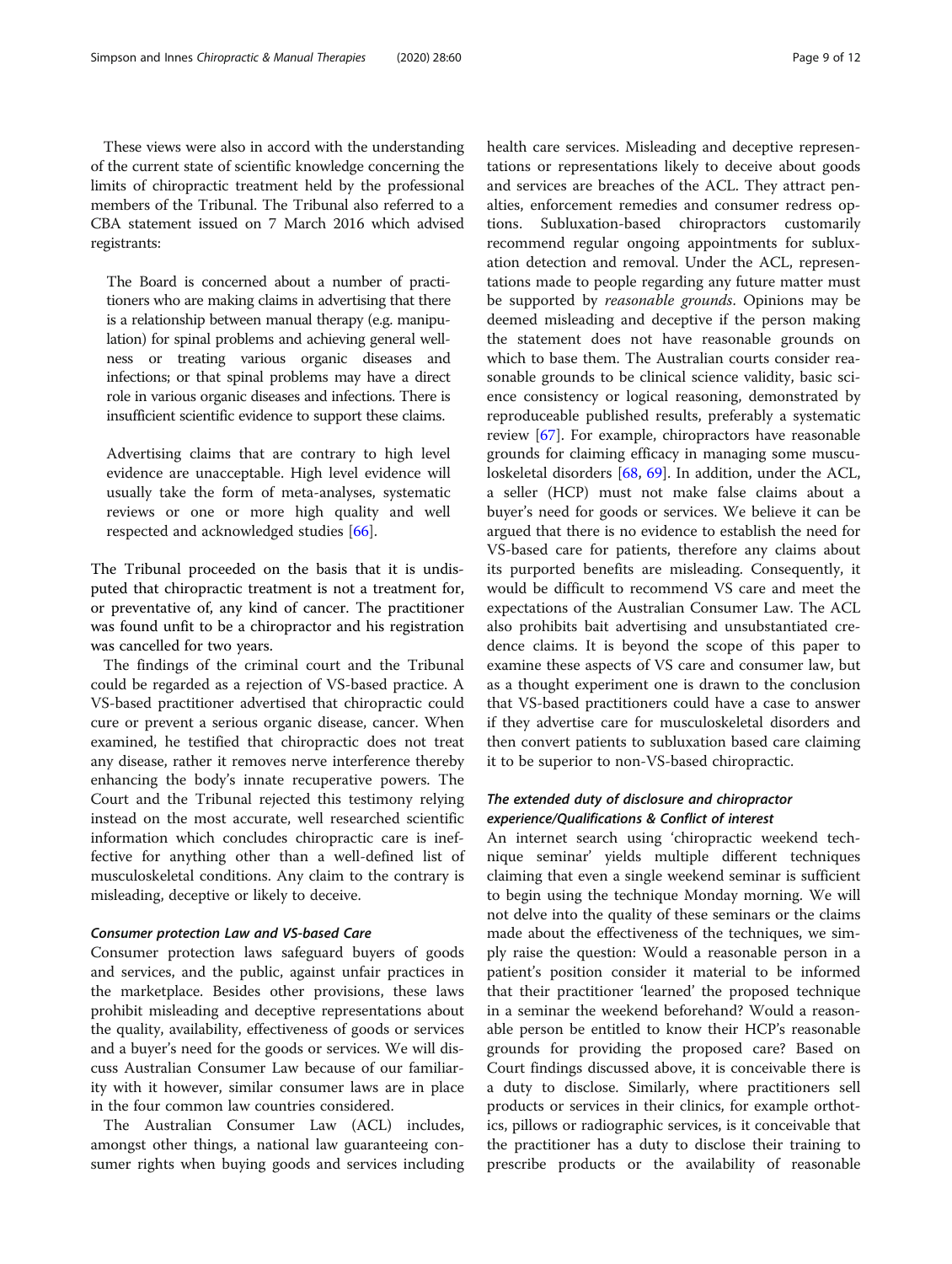alternatives to the products and services offered? Clearly a conflict of interest exists between the practitioner's business interest [selling products/services] and their fiduciary duty [placing their patient's interest above theirs]. Court rulings would suggest there is a duty to disclose to facilitate an informed decision by the patient.

#### **Discussion**

We have examined the evolution of the duty of disclosure and highlighted implications this brings. We now briefly consider the duties of registration boards, professional associations, and chiropractic teaching institutions should have in this domain and that individual practitioners must have.

#### Chiropractic registration Boards

A Registration board's primary duty is to safeguard the public by ensuring registrants are suitably qualified and compliant with a code of conduct, practice standards or statutes. As discussed, the CBA's code of conduct is silent on disclosing non-medical information. The other codes we have examined are similarly deficient. Regulatory bodies must keep abreast of these changes and update their codes, standards and statutes.

#### Professional associations

Professional Associations exist to support their membership. It would therefore seem logical that they would clearly guide members regarding their duty of disclosure. Continuing professional development modules would need to be updated to keep up with the evolution of informed consent and any other pertinent matters. To do anything less would be a disservice to the membership.

Chiropractic program accreditation and VS-based practice Chiropractic teaching programs are accredited by regulatory agencies known as Councils on Chiropractic Education (CCEs). CCEs set competencies graduates must attain before graduation and standards the chiropractic programs must meet when delivering their curricula. In this way, CCEs indirectly influence patient care and safety through their role of ensuring the standards of training delivered by chiropractic educational institutions [\[70](#page-11-0)]. CCEs are therefore well positioned to ensure that ethics & jurisprudence units taught at chiropractic programs are updated to keep up with the evolution of informed consent.

It would be logical to assume that CCE standards would be in step with those of the broader society. However CCEs standards have been silent on VS-based care despite it conflicting with regulatory, consumer and civil standards [\[71\]](#page-11-0). We note that within the same CCE regions there can be programs teaching VS-based care and chiropractic programs teaching VS only within chiropractic history units. One wonders about the implications of this for

the CCEs. How can a program teaching VS-based care become accredited if their graduates are exposed to negligence in consent liability because of the ideology underpinning the program? We also muse on the information that VS chiropractic programs should disclose to prospective students for them to make an informed decision to undergo training based on an historical ideological model that does not meet societal expectations for informed consent. These questions are beyond the scope of this paper, but we suggest that the profession must grapple with them.

#### Individual practitioners

The fiduciary relationship remains as it was when the concept emerged in the eighteenth century. Historically, a fiduciary relationship arises when a person (fiduciary) undertakes to act in the fiducie's (fiducie – the person whose goodwill is held in trust by the fiduciary  $[72]p.243$  $[72]p.243$  $[72]p.243$ ) best interests or is obliged to do so *and* the fiducie places their trust/confidences in the fiduciary to do so. This exemplifies the doctor-patient relationship. The relationship is predicated on three duties: care, loyalty and disclosure. Over time, the legal system has split these duties into separate sections of the law. What is considered in the best interest of the patient has evolved in terms of the primacy of patient autonomy and the broadened scope of disclosure.

From a legal perspective this has been important because certain consequences flow from its existence. These consequences are moral and legal obligations placed on the fiduciary over and above the other duties in contract or tort [\[21](#page-10-0)]. Breach of a fiduciary duty may give the fiducie legal remedy. The practitioner must uphold their fiduciary duties and, of necessity, modify their practices.

#### Conclusion

Informed consent is a relatively new phenomenon. Its requirements unsurprisingly evolve as societal values and expectations change. Patient autonomy in clinical decision making is now paramount. The underlying assumption for IC doctrine is that the physician's basic thinking be transparent to the patient to provide valid care. This necessitates more than simply explaining the risks and benefits of any proposed care. The physician must explain their decision-making process. This transparency relates to disclosure of all matters, medical and non-medical, that may influence the HCP's delivery of that care and affect the patient's informed decision. And the arbiter of materiality is the patient, not the practitioner. The profession's response to the evolution of the duty of disclosure is not apparent. For example, the professional regulatory body is silent on matters of guidance beyond disclosing medically material facts. The profession needs to recognize that dereliction of the fiduciary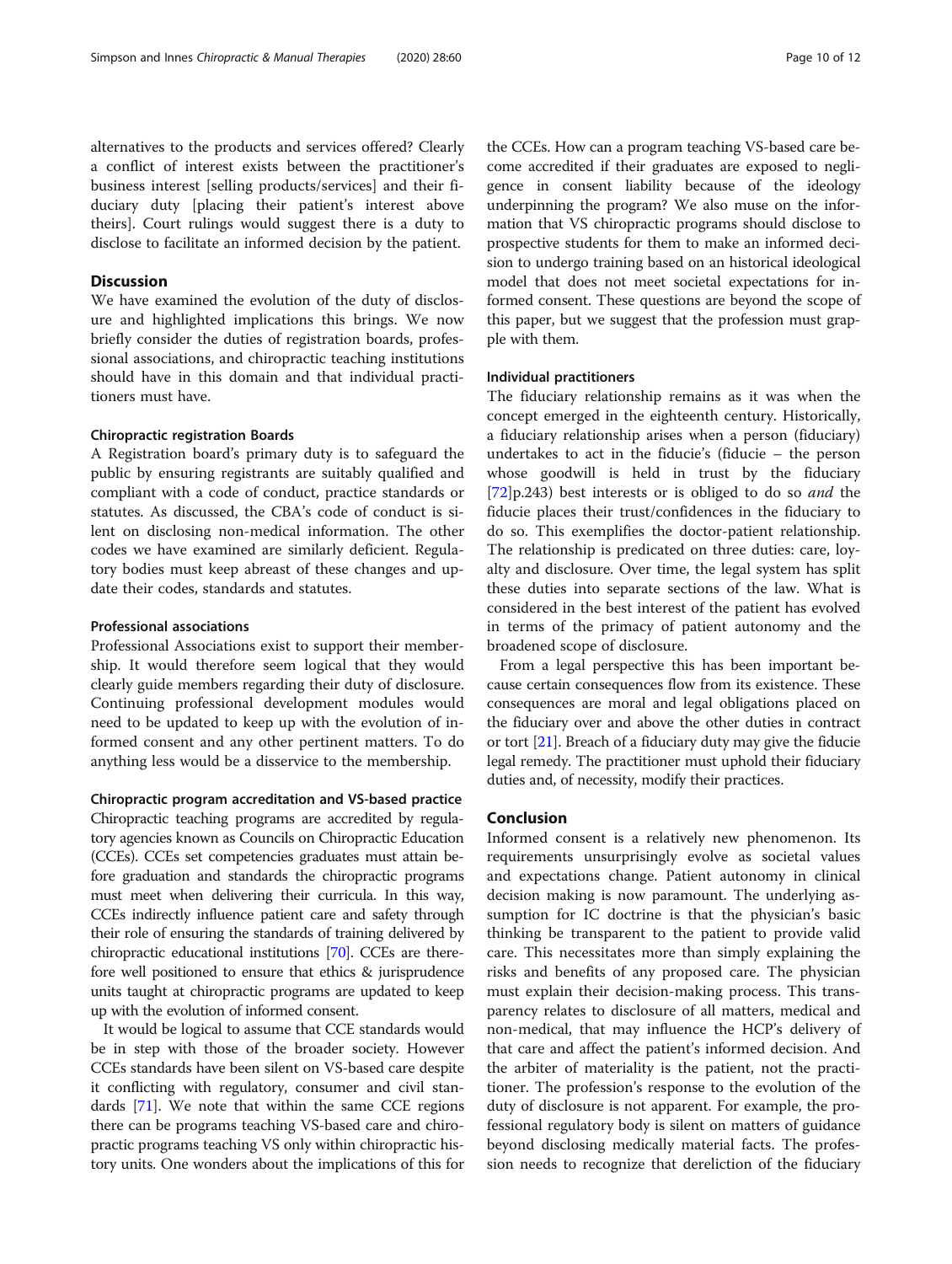<span id="page-10-0"></span>duties may lead to professional liability, disciplinary complaints and lawsuits. It can be informed by other sources such as consumer and consent case law.

For us this raises several concerns for chiropractic. Can a patient ever provide informed consent for the removal of an entity (VS) without credible evidence / reasonable grounds? Can VS care ever meet the code of conduct standards when it lacks an evidence base and is practitioner-centered? What is the responsible educative or punitive action for CCEs, chiropractic educators and professional associations, given this knowledge? For the individual VS practitioner, it necessitates conversations about recommending a plan of care that seeks to remove a theoretical entity without quantification for diagnosis, monitoring or discharge. For others it requires disclosures of, among others, conflict of interest when recommending 'inhouse' products, and recency of training.

Ultimately such matters are informed and propagated by the deliberations of the courts. Because of the developments of the law, many patients are now better informed about relevant risks and the legal obligation to provide patients with meaningful advice about risks is clear. Some within the legal profession bemoan the readiness of insuring agents to settle such matters before coming under such scrutiny and providing clarity. It is our opinion that the sign of a mature, responsible profession is that it critically self-evaluate and respond in the best interests of the patient. Further, we hope that this discussion paper serves as a steppingstone for the chiropractic profession in this self-evaluation process.

#### Acknowledgements

Jo-Anne Maire is gratefully acknowledged for copy editing and editorial assistance in reviewing the paper's multiple drafts for clarity. The following legal professionals are acknowledged for their assistance. Butfor their contribution some important legal aspects may have been overlooked.

David Cheifetz, Retired Civil Litigation Barrister, Toronto, Canada. Michael Weir, Law Professor, Bond University, Queensland, Australia. Emma Cave, Professor of Healthcare Law, Durham Law School, UK. Nadia Sawicki, Georgia Reithal Professor of Law, Co-Director, Beazley Institute for Health Law and Policy, Loyola University Chicago School of Law, USA.

#### Authors' contributions

JKS conceived the idea of this manuscript. JKS produced the initial outline and draft of the manuscript and contributed to subsequent revisions. SI redrafted the implications and conclusions and contributed to subsequent revisions. Both authors approved the final manuscript.

#### Funding

Not applicable.

Availability of data and materials Not applicable.

Ethics approval and consent to participate Not applicable.

## Consent for publication

Not applicable.

#### Competing interests

None.

Received: 18 May 2020 Accepted: 7 October 2020 Published online: 04 November 2020

#### References

- 1. Hickson GB, Pichert JW, Webb LE, Gabbe SG. A complementary approach to promoting professionalism: identifying, measuring, and addressing unprofessional behaviors. Acad Med. 2007;82(11):1040–8. [https://doi.org/10.](https://doi.org/10.1097/ACM.0b013e31815761ee) [1097/ACM.0b013e31815761ee.](https://doi.org/10.1097/ACM.0b013e31815761ee)
- 2. ICA. International Chiropractors Association. Immune function and chiropractic what does the evidence provide? 20 March 2020. 2020 [cited 2020 6 May]; Available from: [http://www.chiropractic.org/wp-content/uploads/2020/03/ICA-](http://www.chiropractic.org/wp-content/uploads/2020/03/ICA-Report-on-Immune-Function-and-Chiropractic-3-20-20.pdf)[Report-on-Immune-Function-and-Chiropractic-3-20-20.pdf.](http://www.chiropractic.org/wp-content/uploads/2020/03/ICA-Report-on-Immune-Function-and-Chiropractic-3-20-20.pdf)
- 3. ICA. International Chiropractors Association. Immune function and chiropractic what does the evidence provide? 2nd Edition 28 March 2020. 2020 [cited 2020 6 May]; Available from: [http://www.chiropractic.org/wp](http://www.chiropractic.org/wp-content/uploads/2020/03/Updated-Report-of-3-28-wtih-fixed-biblio.pdf)[content/uploads/2020/03/Updated-Report-of-3-28-wtih-fixed-biblio.pdf.](http://www.chiropractic.org/wp-content/uploads/2020/03/Updated-Report-of-3-28-wtih-fixed-biblio.pdf)
- 4. ICA. About ICA. [cited 2020 10 May]; Available from: [www.chiropractic.org/about](http://www.chiropractic.org/about).
- 5. Kawchuk G, Hartvigsen J, Harsted S, Nim CG, Nyirö L. Misinformation about spinal manipulation and boosting immunity: an analysis of twitter activity during the COVID-19 crisis. Chiropr Man Therap. 2020;28(1):34.
- 6. Kawchuk G, Hartvigsen J, Innes S, Simpson JK, Gushaty B. The use of internet analytics by a Canadian provincial chiropractic regulator to monitor, evaluate and remediate misleading claims regarding specific health conditions, pregnancy, and COVID-19. Chiropr Man Therap. 2020;28(1):24.
- 7. Bellamy J. Chiropractors falsely claim they can protect patients from coronavirus. 2020. Available from [https://sciencebasedmedicine.org/](https://sciencebasedmedicine.org/chiropractors-falsely-claim-they-can-protect-patients-from-coronavirus/#) [chiropractors-falsely-claim-they-can-protect-patients-from-coronavirus/#](https://sciencebasedmedicine.org/chiropractors-falsely-claim-they-can-protect-patients-from-coronavirus/#).
- 8. Keating, J., B.J. of Davenport. The early years of chiropractic. 1997, Davenport: Association for the History of Chiropractic.
- 9. Keating JC, Charlton KH, Grod JP, Perle SM, Sikorski D, Winterstein JF. Subluxation: dogma or science? Chiropr Osteopathy. 2005;13:17.
- 10. Mirtz TA, Morgan L, Wyatt LH, Greene L. An epidemiological examination of the subluxation construct using Hill's criteria of causation. Chiropr Osteopat. 2009;17:13.
- 11. Russell D. The assessment and correction of vertebral subluxation is central to chiropractic practice: is there a gap in the clinical evidence? J Contemp Chiropractic. 2019;2:4–17.
- 12. Ernst E. Chiropractic: a critical evaluation. J Pain Symptom Manag. 2008; 35(5):544–62.
- 13. Ritzer G. Man and his work: Conflict and change. New York, NY: Appletoncentury-crofts, Educational Division; 1972.
- 14. Kutchins H. The fiduciary relationship: the legal basis for social workers' responsibilities to clients. Soc Work. 1991;36(2):106–13.
- 15. Cruess R, Cruess S. Expectations and obligations. Professionalism and medicine's social contract with society. Perspect Biol Med. 2008;51(4):579– **98.**
- 16. Côté P, Bussières A, Cassidy JD, Hartvigsen J, Kawchuk GN, Leboeuf-Yde C, et al. A united statement of the global chiropractic research community against the pseudoscientific claim that chiropractic care boosts immunity. Chiropr Man Ther. 2020;28:21.
- 17. WFC. World Federation of Chiropractic. Coronavirus Disease 2019 (COVID-19). Advice for chiropractors. March 26, 2020. . 2020 [cited 2020 6 May]; Available from: [https://www.wfc.org/website/images/wfc/Latest\\_News\\_and\\_](https://www.wfc.org/website/images/wfc/Latest_News_and_Features/Coronavirus_statement_2020_03_26.pdf) [Features/Coronavirus\\_statement\\_2020\\_03\\_26.pdf.](https://www.wfc.org/website/images/wfc/Latest_News_and_Features/Coronavirus_statement_2020_03_26.pdf)
- 18. Boards, A.N. False and misleading advertising on COVID-19. 2020 [cited 2020 14 May]; Available from: [https://www.ahpra.gov.au/News/2020-03-31-false](https://www.ahpra.gov.au/News/2020-03-31-false-and-misleading-advertising-on-covid-19.aspx)[and-misleading-advertising-on-covid-19.aspx.](https://www.ahpra.gov.au/News/2020-03-31-false-and-misleading-advertising-on-covid-19.aspx)
- 19. Simpson JK. At-risk advertising by Australian chiropractors and physiotherapists. Chiropr Man Therap. 2019;27:30.
- 20. Simpson JK. Appeal to fear in health care: appropriate or inappropriate? Chiropr Man Therap. 2017;25:27.
- 21. Faden R, Beauchamp T, King N. A history and theory of informed consent. New York: Oxford University Press; 1986.
- 22. Emanuel EJ, Emanuel LL. Four models of the physician-patient relationship. Jama. 1992;267(16):2221–6.
- 23. Ginsberg MD. "Informed Consent: No Longer Just What the Doctor Ordered? Revisited." Akron Law Review (February 12, 2018). 2019;52(1):50-89.